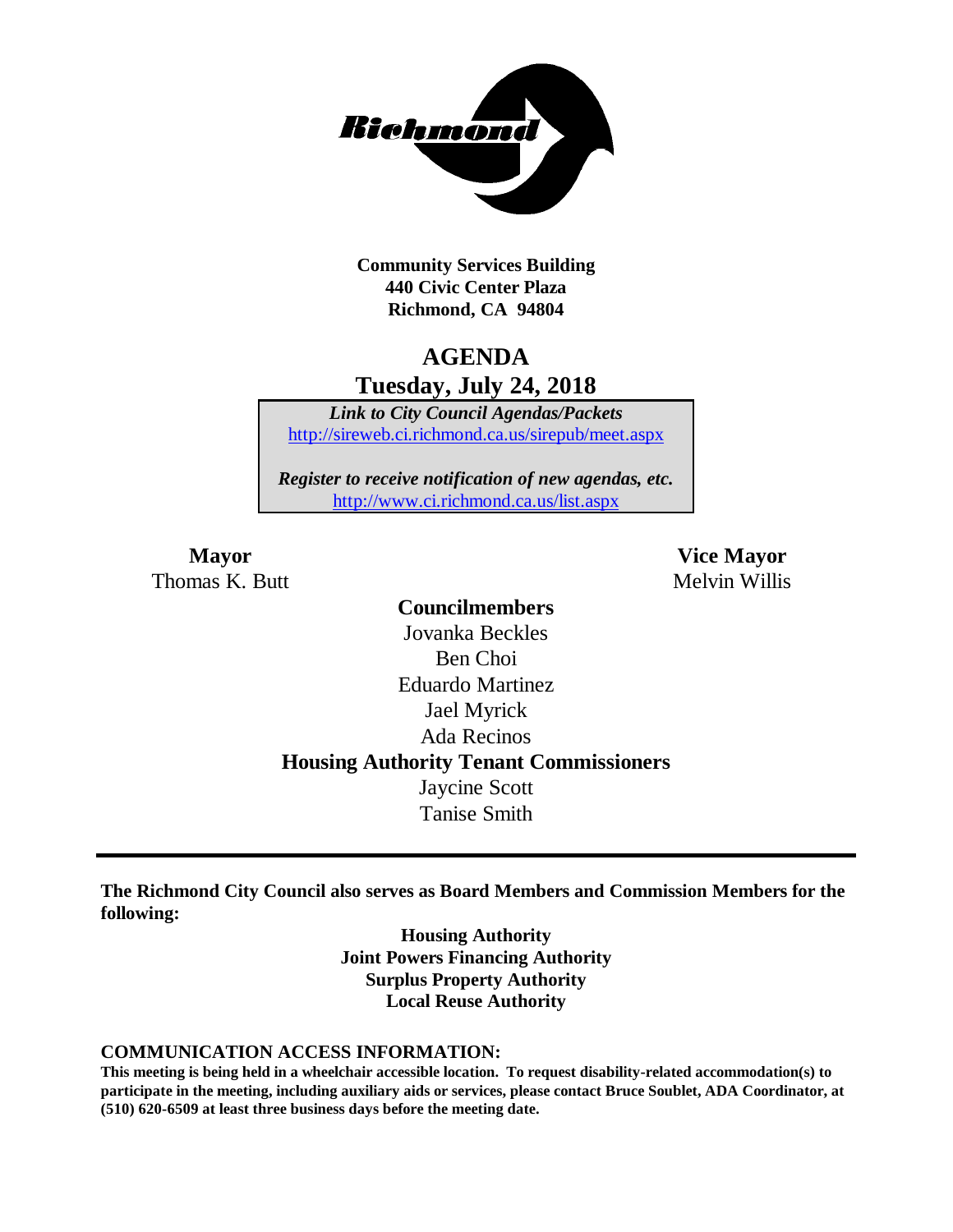# **MEETING PROCEDURES**

The City of Richmond encourages community participation at its City Council meetings and has established procedures that are intended to accommodate public input in a timely and time-sensitive way. As a courtesy to all members of the public who wish to participate in City Council meetings, please observe the following procedures:

**PUBLIC COMMENT ON AGENDA ITEMS:** Anyone who desires to address the City Council on items appearing on the agenda must complete and file a pink speaker's card with the City Clerk **prior** to the City Council's consideration of the item. Once the City Clerk has announced the item, no person shall be permitted to speak on the item other than those persons who have submitted their names to the City Clerk. Your name will be called when the item is announced for discussion. **Each speaker will be allowed up to TWO (2) MINUTES to address the City Council on NON-PUBLIC HEARING items listed on the agenda. Speakers are allowed up to THREE (3) minutes on PUBLIC HEARING items.**

**OPEN FORUM FOR PUBLIC COMMENT:** Individuals who would like to address the City Council on matters not listed on the agenda or on items remaining on the consent calendar may do so under Open Forum. All speakers must complete and file a pink speaker's card with the City Clerk **prior** to the commencement of Open Forum. The amount of time allotted to individual speakers shall be determined based on the number of persons requesting to speak during this item. **The time allocation for each speaker will be as follows:** 15 or fewer speakers, a maximum of 2 minutes; 16 to 24 speakers, a maximum of 1 and one-half minutes; and 25 or more speakers, a maximum of 1 minute.

#### **SPEAKERS ARE REQUESTED TO OCCUPY THE RESERVED SEATS IN THE FRONT ROW BEHIND THE SPEAKER'S PODIUM AS THEIR NAME IS ANNOUNCED BY THE CITY CLERK.**

**CONSENT CALENDAR:** Consent Calendar items are considered routine and will be enacted, approved or adopted by one motion unless a request for removal for discussion or explanation is received from the audience or the City Council. A member of the audience requesting to remove an item from the consent calendar must first complete a speaker's card and file the card with the City Clerk **prior** to the City Council's consideration of Agenda Review. Councilmembers who request to remove an item from the consent calendar must do so during Agenda Review. An item removed from the Consent Calendar may be placed anywhere on the agenda following the City Council's agenda review.

**CONDUCT AT MEETINGS:** Richmond City Council meetings are limited public forums during which the City strives to provide an open, safe atmosphere and promote robust public debate. Members of the public, however, must comply with state law, as well as the City's laws and procedures and may not actually disrupt the orderly conduct of these meetings. The public, for example, may not shout or use amplifying devices, must submit comment cards and speak during their allotted time, may not create a physical disturbance, may not speak on matters unrelated to issues within the jurisdiction of the City Council or the agenda item at hand, and may not cause immediate threats to public safety.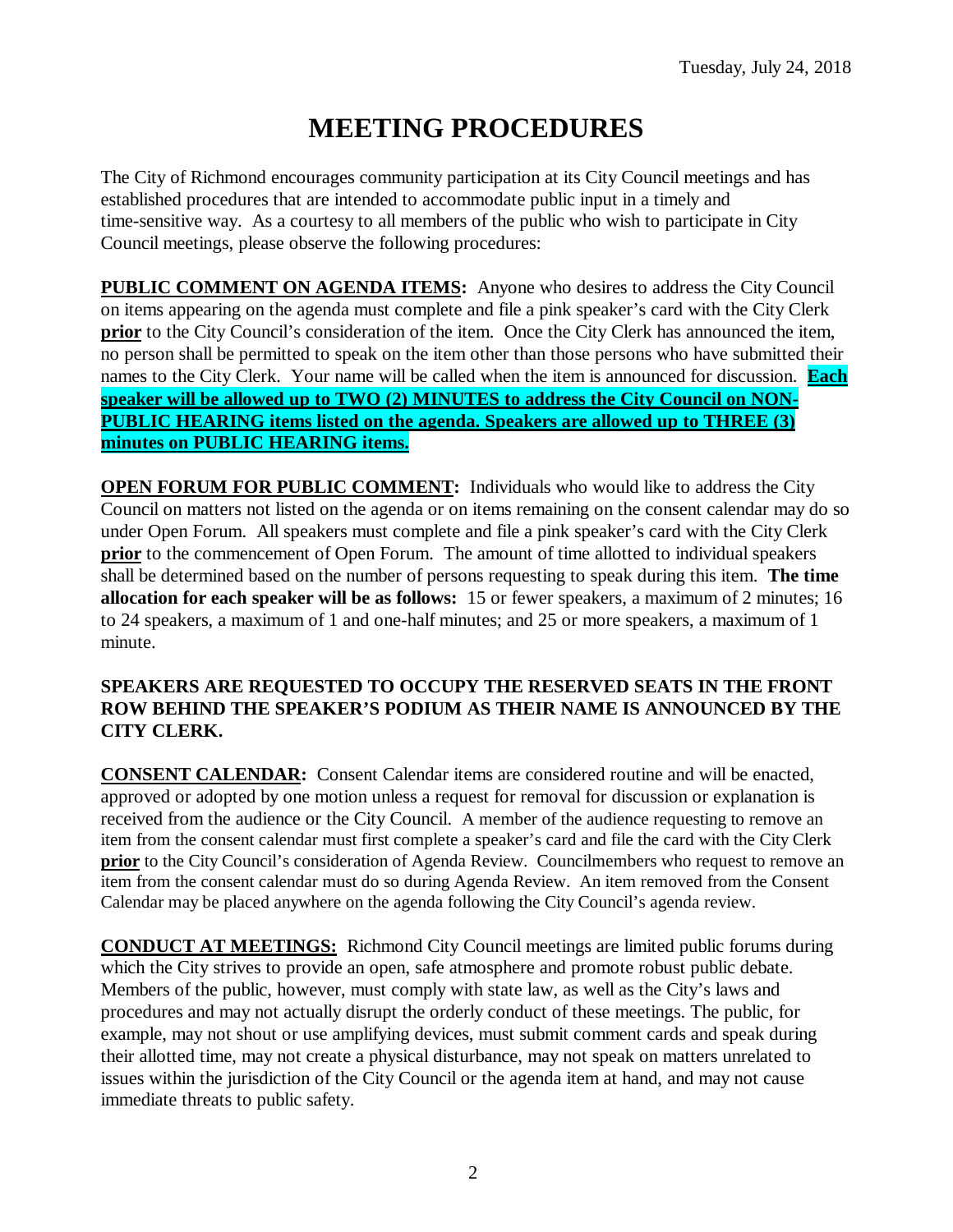**CITY HARASSMENT POLICY:** The City invites public comment and critique about its operations, including comment about the performance of its public officials and employees, at the public meetings of the City Council and boards and commissions. However, discriminatory or harassing comments about or in the presence of City employees, even comments by third parties, may create a hostile work environment, if severe or pervasive. The City prohibits harassment against an applicant, employee, or contractor on the basis of race, religious creed, color, national origin, ancestry, physical disability, medical condition, mental disability, marital status, sex (including pregnancy, childbirth, and related medical conditions), sexual orientation, gender identity, age or veteran status, or any other characteristic protected by federal, state or local law. In order to acknowledge the public's right to comment on City operations at public meetings, which could include comments that violate the City's harassment policy if such comments do not cause an actual disruption under the Council Rules and Procedures, while taking reasonable steps to protect City employees from discrimination and harassment, City Boards and Commissions shall adhere to the following procedures. If any person makes a harassing remark at a public meeting that violates the above City policy prohibiting harassment, the presiding officer of the meeting may, at the conclusion of the speaker's remarks and allotted time: (a) remind the public that the City's Policy Regarding Harassment of its Employees is contained in the written posted agenda; and (b) state that comments in violation of City policy are not condoned by the City and will play no role in City decisions. If any person makes a harassing remark at a public meeting that violates the above City policy, any City employee in the room who is offended by remarks violating the City's policy is excused from attendance at the meeting. No City employee is compelled to remain in attendance where it appears likely that speakers will make further harassing comments. If an employee leaves a City meeting for this reason, the presiding officer may send a designee to notify any offended employee who has left the meeting when those comments are likely concluded so that the employee may return to the meeting. The presiding officer may remind an employee or any council or board or commission member that he or she may leave the meeting if a remark violating the City's harassment policy is made. These procedures supplement the Council Rules and Procedures relating to disruption of orderly conduct at Council meetings.

Any law enforcement officer on duty or whose service is commanded by the presiding officer shall be Sergeant-at-Arms of the Council meetings. He/she, or they, shall carry out all orders and instructions given by the presiding officer for the purpose of maintaining order and decorum at the Council meetings (City Council Rules of Procedure and Order Section III F, RMC Section 2.12.030).

**\*\*\*\*\*\*\*\*\*\*\*\*\*\*\*\*\*\*\*\*\*\*\*\*\*\*\*\*\*\*\*\*\*\*\*\*\*\*\*\*\*\*\*\*\*\*\*\*\*\*\*\*\*\*\*\*\*\***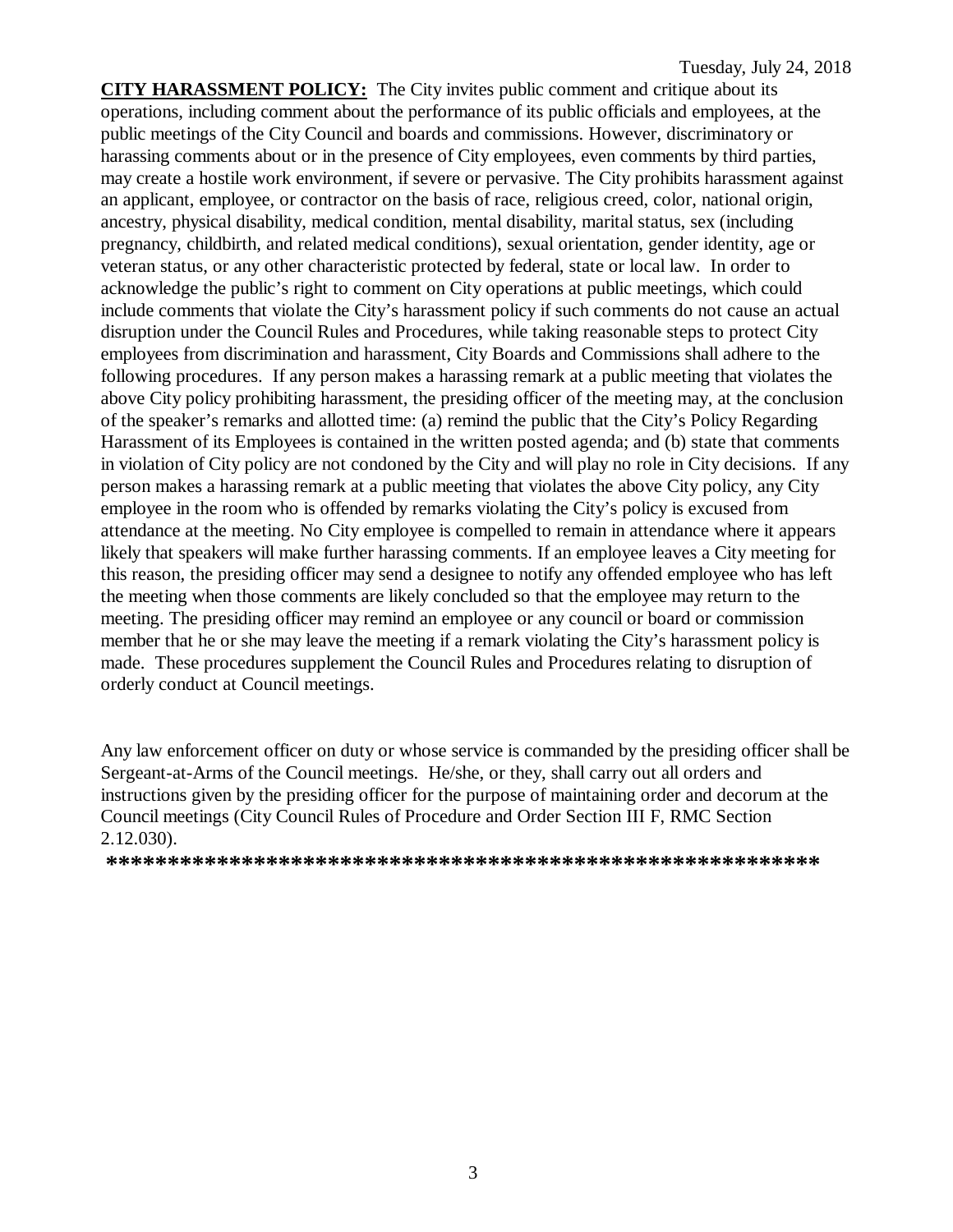# **OPEN SESSION TO HEAR PUBLIC COMMENT BEFORE CLOSED SESSION**

5:00 p.m.

### **A. ROLL CALL**

#### **B. PUBLIC COMMENT BEFORE CLOSED SESSION**

#### **C. ADJOURN TO CLOSED SESSION**

# **CLOSED SESSION**

Shimada Room of the Community Services Building

#### **CITY COUNCIL**

LIABILITY CLAIMS -(Government Code Section 54956.9):

Markida Mitchell vs City of Richmond

CONFERENCE WITH LABOR NEGOTIATORS (Government Code Section 54957.6):

Agency designated representatives: Bill Lindsay, Lisa Stephenson, Jack Hughes, and Maria Blue Employee organizations: Service Employees International Union (SEIU, Local 1021)

CONFERENCE WITH REAL PROPERTY NEGOTIATOR (Government Code Section 54956.8):

Property: Parcel FM Marina Bay Agency negotiators: Bill Lindsay and Richard Mitchell Negotiating Party: Orton Development Company Under negotiation: Price and terms of payment

#### PUBLIC EMPLOYEE APPOINTMENT (Government Code Section 54957.6):

Title: City Manager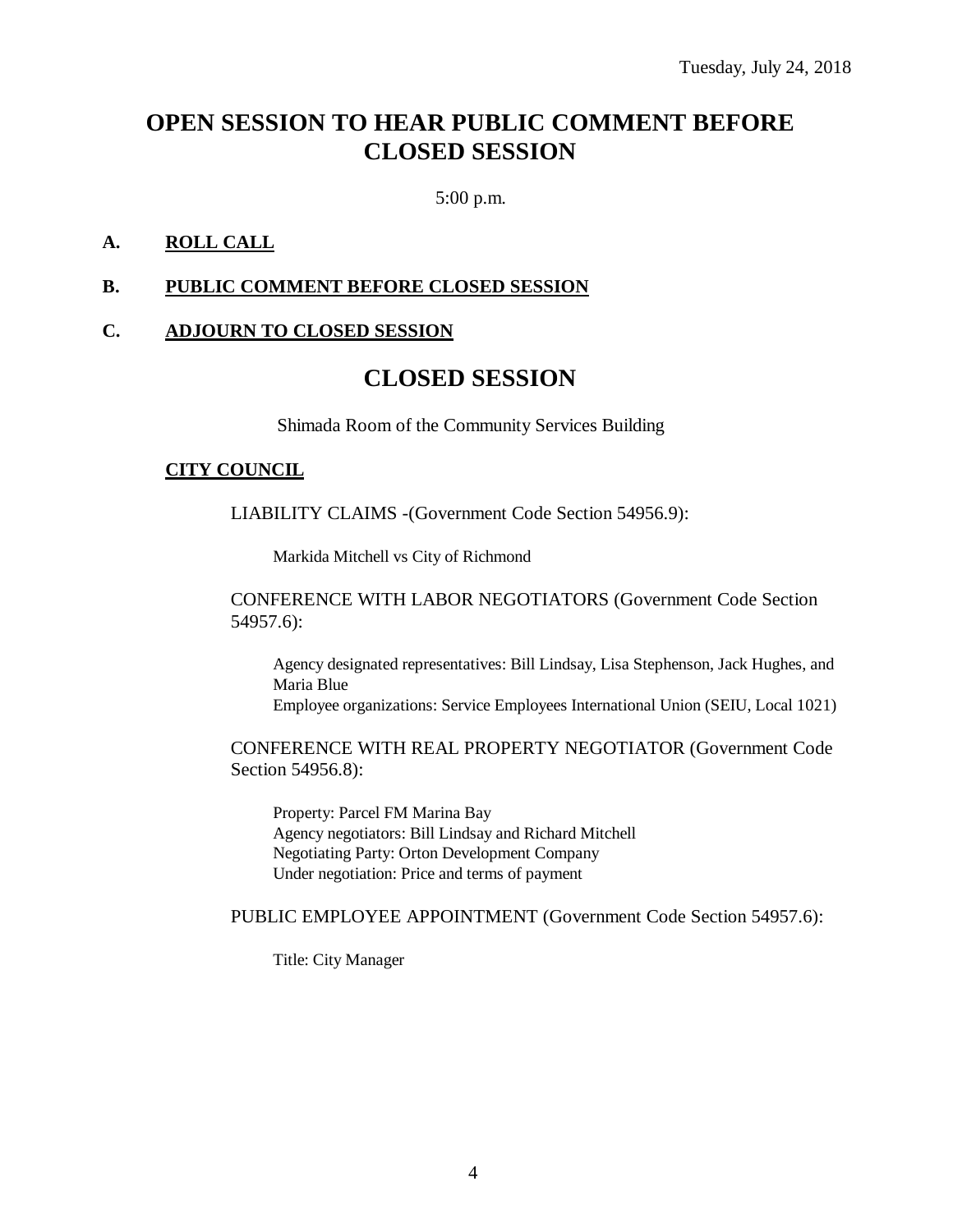# **SPECIAL MEETING OF THE RICHMOND HOUSING AUTHORITY**

6:25 p.m.

- **A. PLEDGE TO THE FLAG**
- **B. ROLL CALL**
- **C. STATEMENT OF CONFLICT OF INTEREST**
- **D. AGENDA REVIEW**

### **E. HOUSING AUTHORITY CONSENT CALENDAR**

- **E-1.** ADOPT a resolution approving the revised Fiscal Year 2017-18 budget and approving the Fiscal Year 2018-19 operating budget - City Manager's Office (Bill Lindsay 620-6512) and Finance Department (Belinda Warner 620-6740). **This item was continued from the July 17, 2018, meeting.**
- **E-2.** APPROVE the minutes of the July 17, 2018, special Richmond Housing Authority meeting - City Clerk's Office (Pamela Christian 620-6513).
- **F. ADJOURNMENT**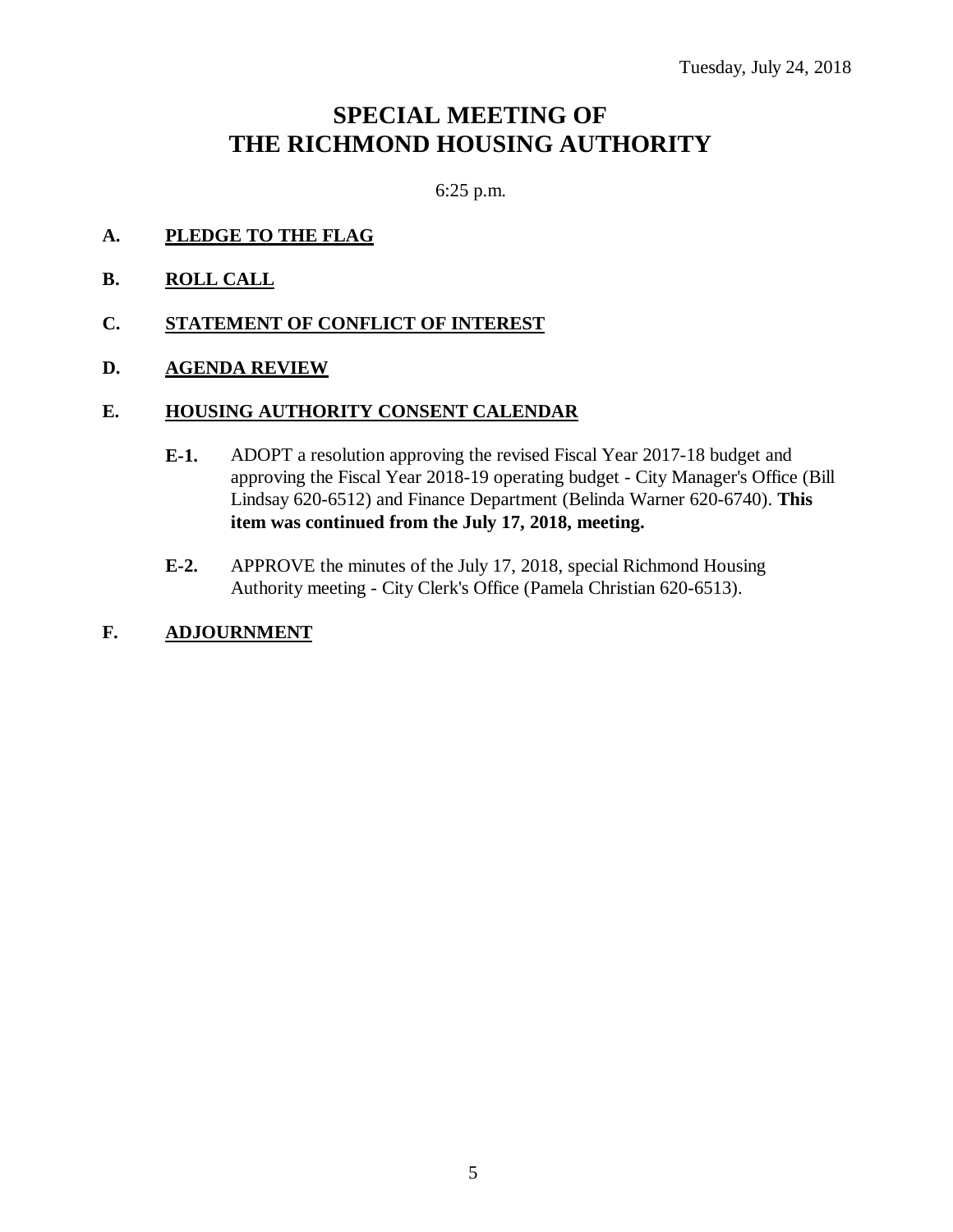# **REGULAR MEETING OF THE RICHMOND CITY COUNCIL**

6:30 p.m.

# **A. ROLL CALL**

# **B. STATEMENT OF CONFLICT OF INTEREST**

### **C. AGENDA REVIEW**

### **D. PRESENTATIONS, PROCLAMATIONS, AND COMMENDATIONS**

- **D-1.** PROCLAMATION recognizing John Wehrle, for his professionalism, dedication and being the greatest single contributor to public art murals throughout the City of Richmond - Councilmember Ben Choi (620-6565) and Mayor Tom Butt (620- 6503).
- **D-2.** PRESENTATION from Wheelhouse Academy of Baseball about recently sending youth from Richmond to play baseball in Regla, Cuba - Councilmember Eduardo Martinez (620-6593).
- **D-3.** PROCLAMATION honoring the members of the Oversight Board of the Successor Agency to the Richmond Community Redevelopment Agency for their service - Office of the Mayor (Mayor Tom Butt 620-6503).
- **D-4.** ANNOUNCE recent resignations from City of Richmond Boards, Commissions and Committees; ANNOUNCE vacancies on City of Richmond Boards, Commissions, and Committees as of July 24, 2018 and ask that interested individuals send applications to the City Clerk - Office of the Mayor (Mayor Tom Butt 620-6503).

### **E. REPORT FROM THE CITY ATTORNEY OF FINAL DECISIONS MADE DURING CLOSED SESSION**

# **F. REPORT FROM THE CITY MANAGER**

### **G. OPEN FORUM FOR PUBLIC COMMENT**

### **H. CITY COUNCIL CONSENT CALENDAR**

**H-1.** ACCEPT and APPROPRIATE a Fiscal Year 2018-19 grant from the California State Library in the amount of \$50,000 for Library and Cultural Services Department, Literacy for Every Adult Program (LEAP), and APPROVE a contract with Rasa Ciceniene to coordinate grant activities from July 1, 2018 - June 30th 2019 in an amount not to exceed \$44,000 - Library and Cultural Services Department (Katy Curl 620-6554/Michele Seville 620-6952).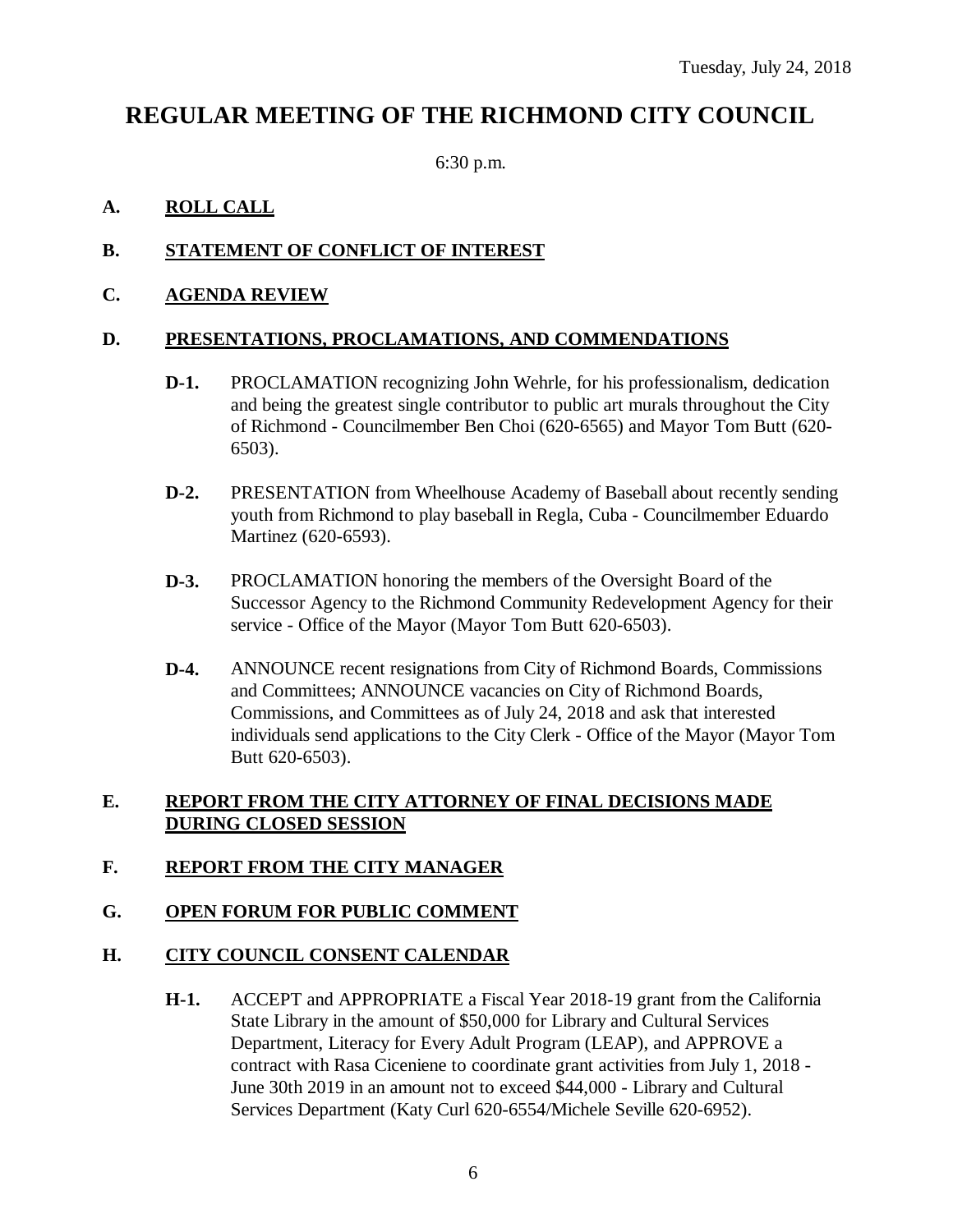- **H-2.** APPROVE a contract with Tahoe Instruments to provide boiler chemical treatment services, and parts and supplies to multiple City-owned low pressure steam boilers and closed loop hot water boilers, in an amount not to exceed \$45,000.00 over a three year period, with the option to extend this contract for an additional two years - Department of Infrastructure Maintenance and Operations (Tim Higares 620-6508).
- **H-3.** APPROVE a grant-funded contract with Greater Richmond Interfaith Program to enhance and increase food rescue and food waste prevention initiatives within Richmond, for a total contract amount not to exceed \$210,000, with funding provided by CalRecycle, and with a term extending through March 31, 2021 - City Manager's Office (Shasa Curl/Adam Lenz 620-6512).
- **H-4.** APPROVE a \$1,000 grant award from the Richmond Community Foundation to partially fund a new summer youth coding program; and APPROPRIATE the grant funds for this purpose - Community Services Department (Rochelle Monk 620-6511).
- **H-5.** ADOPT a resolution declaring a climate emergency, calling for the creation of a Regional Just Transition and Climate Emergency Mobilization Effort, and committing to continue participation in regional efforts to mitigate climate change - Councilmember Eduardo Martinez (620-6593).
- **H-6.** DIRECT staff to analyze the potential of becoming a fossil fuel free city to further implement the Climate Action Plan and establish the goal of becoming a fossil fuel free City - Councilmember Eduardo Martinez (620-6593).
- **H-7.** APPROVE the amended 2016/17 (July 1, 2016 through June 30, 2017) North Richmond Waste and Recovery Mitigation Fee Expenditure Plan; and the 2018/19 (July 1, 2018 through June 30, 2019) North Richmond Waste and Recovery Mitigation Fee Expenditure Plan, identifying the activities authorized to be funded with Mitigation Fee revenue, as recommended by the North Richmond Waste and Recovery Mitigation Fee Joint Expenditure Planning Committee - City Manager's Office (Bill Lindsay/Lori Reese-Brown 620-6869)
- **H-8.** APPROVE a contract with PES Environmental, Inc. (PES) for environmental work at various locations in Marina Bay and at other city locations, as required by the State of California Department of Toxic Substances Control (DTSC), in an amount not to exceed \$339,000 for the period ending June 30, 2019 - City Manager's Office (Bill Lindsay /Craig Murray 620-6512).
- **H-9.** APPROVE a contract with AECOM Technical Services, Inc. (AECOM) to provide environmental work at various locations on the Richmond Parkway as required by the State of California Department of Toxic Substances Control (DTSC), in an amount not to exceed \$19,900.00 for the period ending June 30, 2019 - City Manager's Office (Bill Lindsay/Craig Murray 620-6512).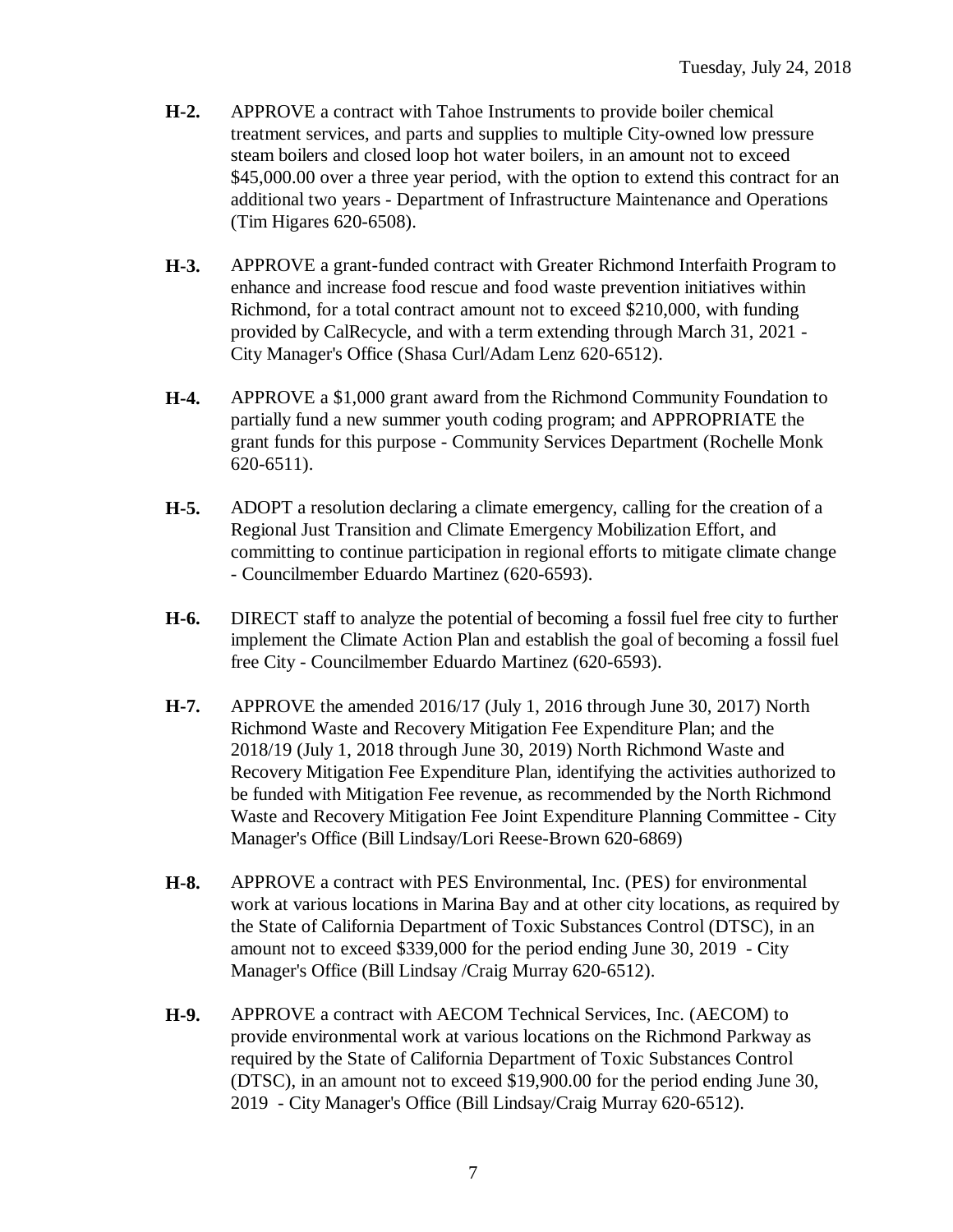- **H-10.** RECEIVE the monthly report on Point Molate activities for the month of June 2018 - City Manager's Office (Bill Lindsay/Craig Murray 620-6512)
- **H-11.** APPROVE the recommendation from the City Council Environmental Community Investment Agreement (ECIA) Ad Hoc Committee to award \$56,190 in FY 2018-19 ECIA Grant funds (Category 3 - City Council-Approved Award) to six Richmond-serving non-profit organizations - City Manager's Office (Bill Lindsay/LaShonda White 620-6512).
- **H-12.** ADOPT an ordinance (second reading) amending Chapter 2.28, Nondiscrimination Clauses in City Contracts, of the Richmond Municipal Code to include "gender identity" in nondiscrimination clauses for city contracts - Office of the Mayor (Mayor Tom Butt 620-6503).
- **H-13.** ADOPT an ordinance (second reading) updating the fees and code provisions in Richmond Municipal Code Chapter 12.20, which establishes sewer service charges for the City of Richmond - Water Resource Recovery Department (Ryan Smith 620-5486/Mary Phelps 621-1269).
- **H-14.** ADOPT an ordinance (second reading) adding Chapter 14.47 of the Richmond Municipal Code entitled "Parking Ticket Payment Plan" that provides a parking ticket payment plan for those who meet the indigency determination - Councilmember Jael Myrick (620-6636).
- **H-15.** APPROVE the draft city-wide Community Workforce & Project Stabilization Agreement with the Contra Costa Building Trades Council covering all cityfunded construction projects in excess of \$1,000,000 in estimated cost; and AUTHORIZE the city attorney to make any necessary edits to finalize the agreement - Councilmembers Jovanka Beckles (620-6568) and Jael Myrick (620- 6636).
- **H-16.** ADOPT a resolution calling and providing for a general municipal election to be held on November 6, 2018, for the purpose of submitting to the voters a measure to increase the City of Richmond's real estate documentary transfer tax to 1.25% for properties valued between \$1 million and \$3 million and 1.35% for properties valued over \$3 million - Vice Mayor Melvin Willis (412-2050) and Councilmember Jael Myrick 620-6636).

# **I. PUBLIC HEARINGS**

**I-1.** HOLD a public hearing and ADOPT a resolution approving a report of sewer service charges for FY 2018/19 allowing for the sanitary and stormwater fees to be collected on the annual 2018-2019 tax rolls - Water Resource Recovery Department (Ryan Smith 620-5486/Mary Phelps 621-1269).